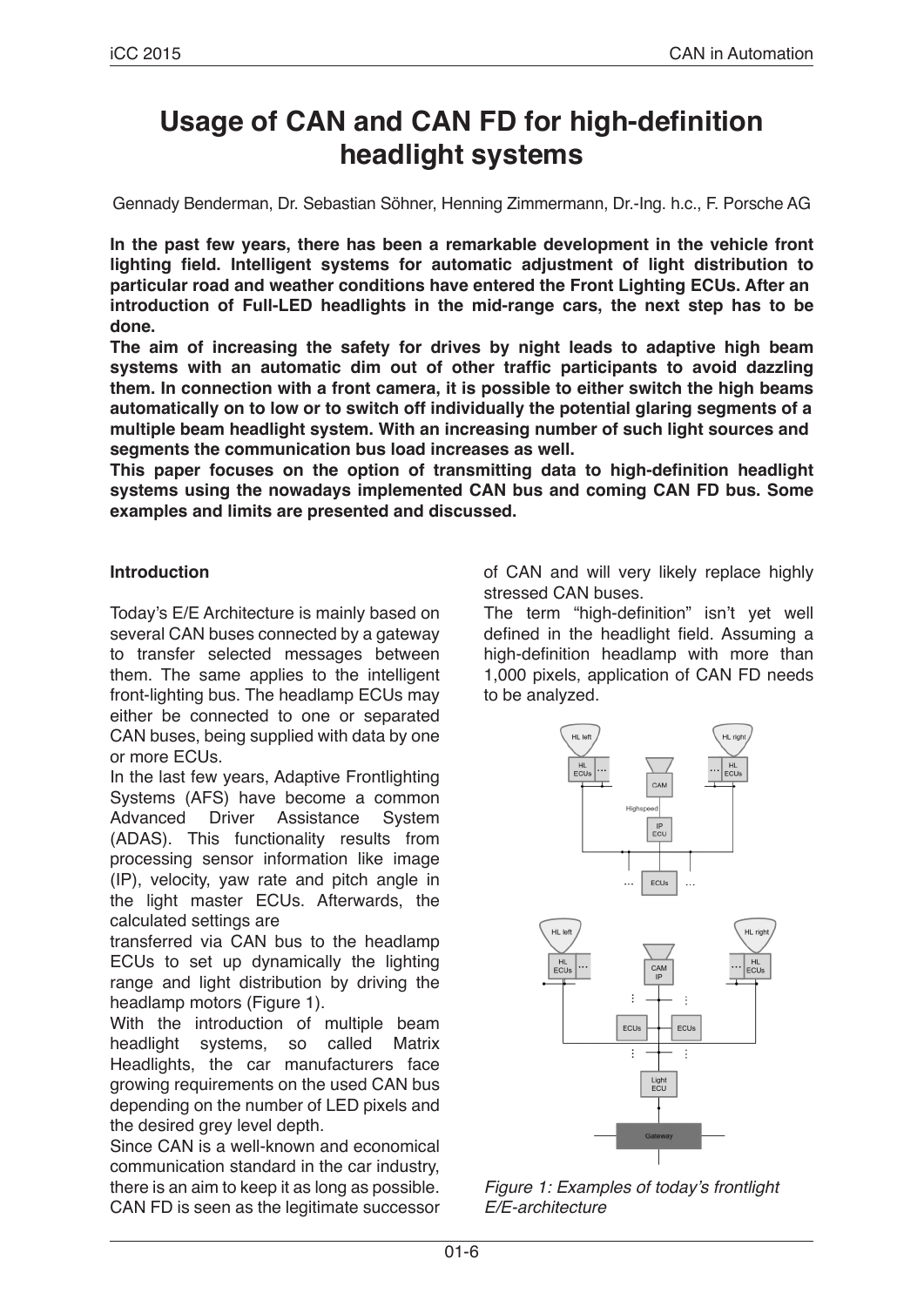## **Basics of bit rate estimation for CAN**

In the most cases of application the maximum bit rate of a CAN bus is 500 kbit/s. By experience, a CAN bus may have a worst-case bus load of about 50 % to ensure a low error rate of transmission and to satisfy the cyclic times of less prioritized messages.

It is possible to read out from a CAN communication matrix the transmitted messages, their data field length, send type and cycle time. This information allows to estimate the bit rate of a CAN bus.



The messages are usually transmitted with a specific constant cycle time tc1. In cases of a value change, a part of these messages may switch over to a faster cycle time tc2. As a consequence, the bus load increases, which leads to a necessary distinction between a best and worst case scenario. The best case forms the base load of the considered CAN bus, in the worst case the bus load may not exceed 50 %. In both scenarios, bit stuffing needs to be regarded as either non-existent or fully set increasing the bit number by up to 20 %.

# **Basics of bit rate estimation for CAN FD**



For higher bit rates than CAN, in CAN FD there were implemented two basic changes, a longer data field of up to 64 Bytes and a higher allowed bit rate of the data field ('data rate'). The frame parts are transmitted with 0.5 or 1 Mbit/s ('arbitration rate'). Data rate goes up to 8 Mbit/s. Therefore, the frame needs to be separated into slow and fast bits to calculate the average bit rate and the desired bus load (Figure 2). For the bus load estimation, stuff bits need to be regarded again. CRC field of an ISO CAN FD frame has static stuff bits, which do not depend on the bit sequence [2].

Additionally, Intermission Frame Space (IFS) of minimum 3 bits needs to be regarded in the calculation as well.



#### *Bit rate for a pixelwise control of headlamp ECUs*

To begin with, the regarded headlamp shall be assumed to have 90 pixels and 6-bit grey level depth for each LED. Pixels one to 45 are parts of the low beam light distribution and are always on, the rest are part of the high beam and are to be adaptively driven. This means, there is a need of nine CANmessages per headlamp to control the pixels built of data frames with a length of eight Bytes. As a consequence, there are ten 6-bit-signals in each CAN-message. Figure 3 shows the matrix segments of a possible headlamp with 30 by 3 LEDs.

Both headlamps are connected to one frontlighting CAN. Its data rate is assumed to be 500 kbit/s. There are messages which are received and processed by both left and right headlamps. These messages mostly carry some status information. They make up about 10 % of the bus load. Furthermore, there are some messages with detected object information, which make up about 5 %. The other messages are exclusively for the left or right headlamp.

Table 1 shows results of a simulated CAN bus load including all mentioned messages for headlamp like beam height, range control and status with object information.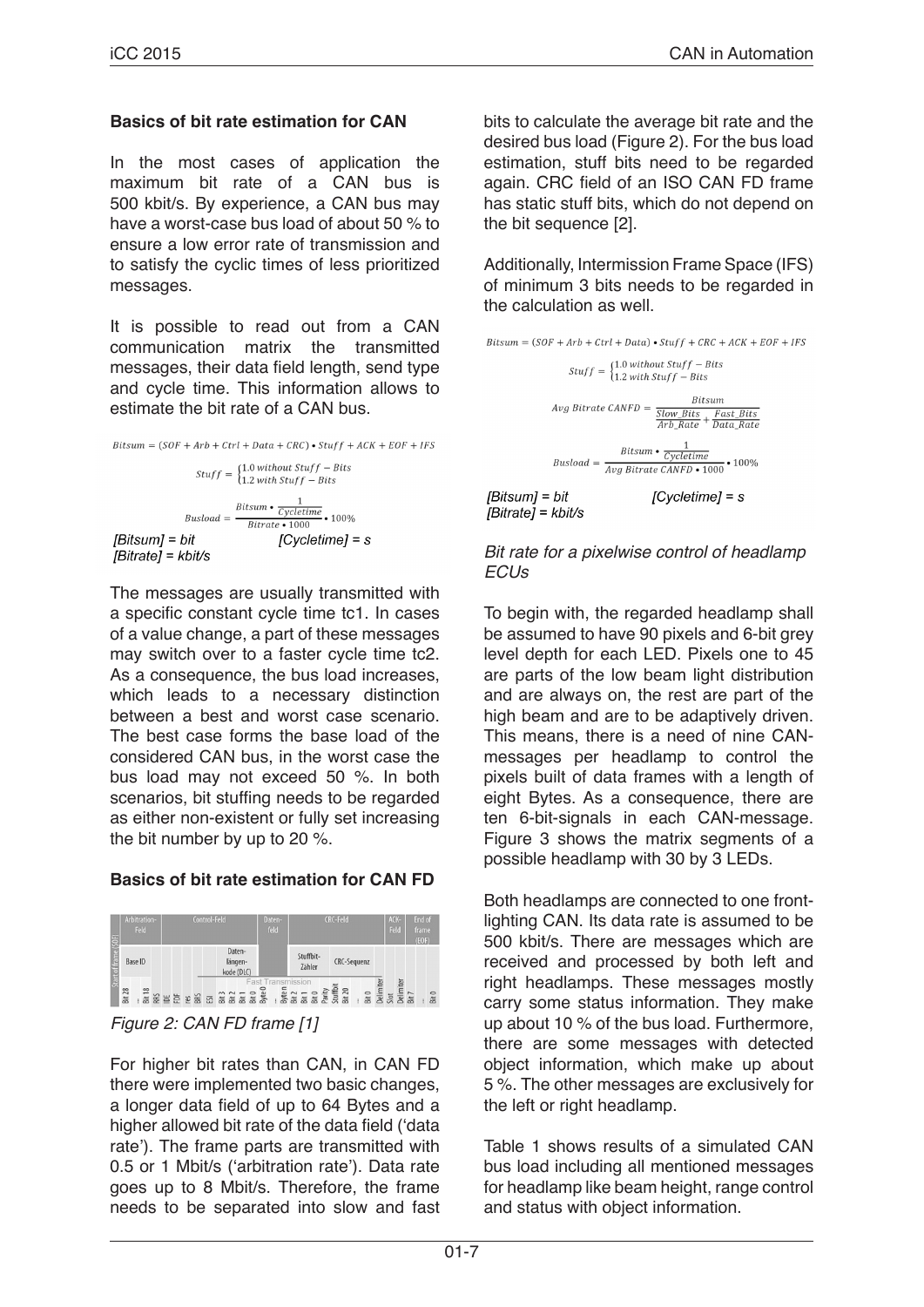

Figure 3: Matrix light distribution with 30x3 pixels and a cut-out traffic participant

Worst case condition describes a situation with a switch of "on change" cycle send time  $t_{c1}$  of specific messages like pixel information for high beam to their maximum cycle time  $t_{c2} = 40$  ms.

*Table 1: Overview of bus load rates*

| 90 pixels,<br>6 bit            | CAN<br>500 kbit/s | <b>CAN FD</b><br>2 Mbit/s | <b>CAN FD</b><br>8 Mbit/s |  |
|--------------------------------|-------------------|---------------------------|---------------------------|--|
| best case/no<br>bit stuffing   | 30.83 %           | 10.98%                    | 4.62 $%$                  |  |
| best case/<br>with stuffing    | 36.37 %           | 12.96%                    | 5.45%                     |  |
| worst case/<br>no bit stuffing | 38.33 %           | 15.03%                    | 6.49%                     |  |
| worst case/<br>bit stuffing    | 45.22 %           | 17.72 %                   | 7.64 %                    |  |

Regarding the CAN bus load in the worst case with bit stuffing, the front-lighting CAN bus appears to be already almost full assuming the mentioned maximum bus load of 50%. So, the number of pixels can't be increased anymore using CAN.

For calculation of maximum number of pixels using CAN FD, the worst case with bit stuffing can be seen as the upper allowed limit of the bus load. Eight CAN FD messages are to be reserved for status and object information and other basic headlamp functions. For a transmission of 90 pixels over a 2 Mbit- respectively 8 Mbit-CAN FD bus, as expected, the bus load is significantly lower. The remaining bus bandwidth is available for transmission of additional pixel information.

$$
\left[64\,Byte \cdot \frac{8\,bit/Byte}{6Bit}\right]
$$

Assuming a 64-Byte data frame of a CAN FD message for highest average data rate, 85 pixel values having a 6-Bit grey level can be transmitted in each CAN FD message. Table 2 shows the simulated results for an arbitration bit rate of 500 kbit/s and different data bit rates between 2 and 8 Mbit/s.

| Table 2: Achievable number of pixels per |
|------------------------------------------|
| headlamp using CAN FD                    |

| <b>Bus Load</b><br>< 50% | <b>CAN FD</b><br>2 Mbit/s | <b>CAN FD</b><br>5 Mbit/s | <b>CAN-FD</b><br>8 Mbit/s |
|--------------------------|---------------------------|---------------------------|---------------------------|
| Number of<br>Pixels/HL   | ~1500                     | ~1.3500                   | $\sim$ 4700               |

The number of controllable pixels per headlamp can be strongly increased using a CAN FD bus instead of the common CAN. Today's CAN FD transmitters are mainly able to perform a data rate of 2 Mbit/s, which makes it possible to drive more than 1500 pixels in each headlamp using only one CAN-FD bus for both. A possible matrix of 1545 pixels with aspect ratio of about 9.5:2 can be seen in Figure 4.

Considered Road Space Situation Present driver assistance front cameras provide a resolution of up to 1280 x 960 pixels with a horizontal field of view of about 50°, and vertically 40°. That implies a resolution of 0.04° per pixel. Specific image processing algorithms are able to detect objects like traffic participants and traffic signs in the road space, and to determine their position including the distance.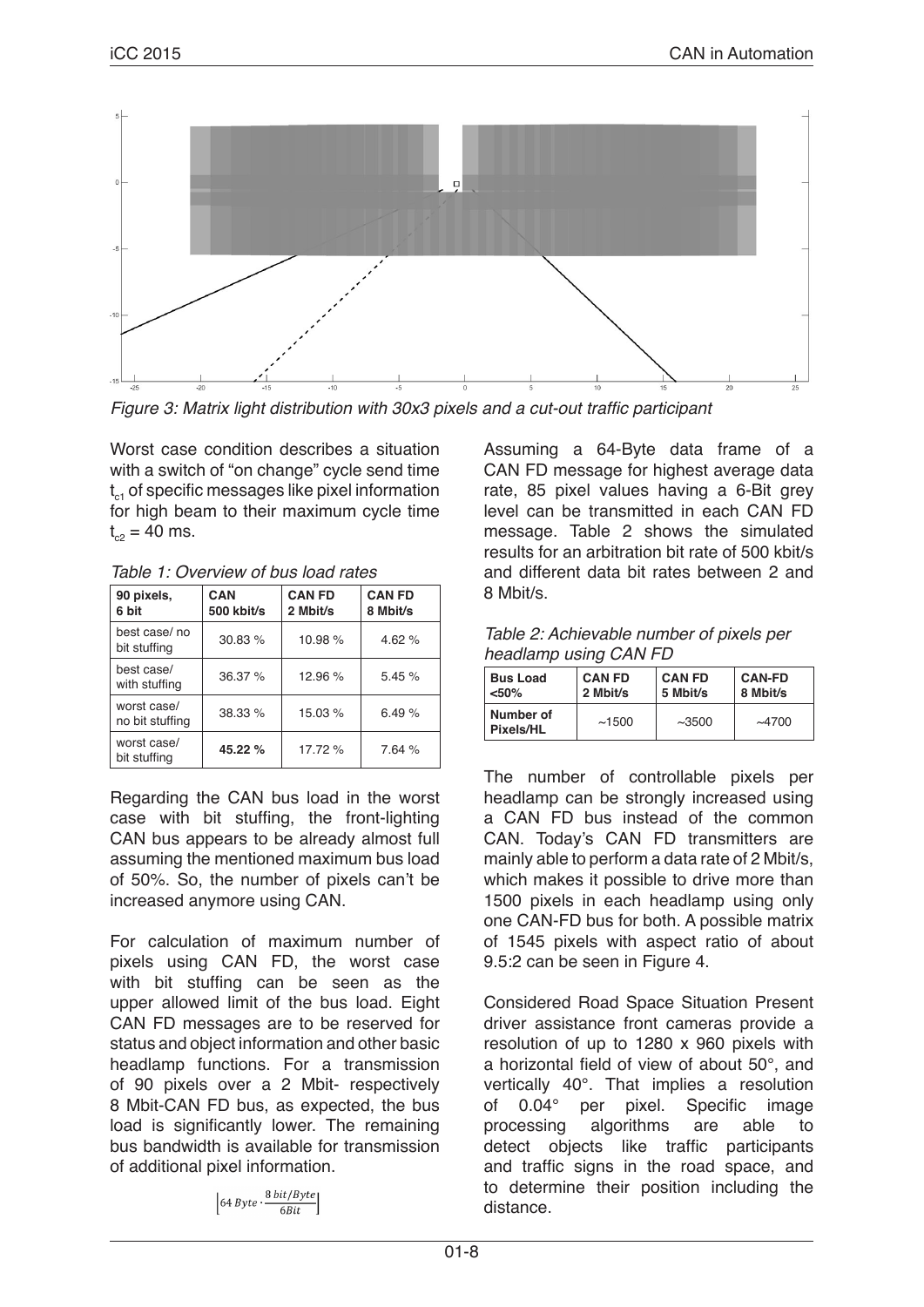

Figure 4: Matrix light distribution with 86x18 pixels and a cut-out traffic participant

Knowing the exact position of the camera and the headlamps, object positions of interest are transformed from the camera coordinate system into the coordinate system of the left respectively right headlamp. That needs to be done to avoid the parallax effect (Figure 5). A point in the road space is seen from different points of view (camera and headlamp) at different angles. The smaller the distance to a detected object, the greater the role of the parallax effect.

Since the matrix beam angles of each headlamp-pixel are known, the system is able to switch on, switch off or just dim the corresponding pixel of each headlamp. This is done by a CAN message sent by an image processing ECU and received by headlamp ECUs. Cameras are able to output new object data with a cycle time of about 40 ms (25 Hz), which is also the maximum "on change" cycle time  $t_{\rm c2}$ .

The use of multiple beam headlight systems is especially attractive on roads outside of a city, with speed limits up to 100 kmh. It is not uncommon for road situations with oncoming vehicles to have a relative speed of up to 200 km/h.

The simulated road course is straight. The vehicle of the camera perspective moves in the middle of its lane, the oncoming vehicle however may have a transverse movement on its lane.

A headlamp has at least two basic light distributions, the low and high beams. In accordance with the ECE regulation 112 [4] for the right-hand traffic, the left part of the low beam close to the kink of the cut-off line has to be set up with an inclination of 1 % (-0.57°) to avoid dazzling of oncoming traffic participants.

*Figure 5: Example of parallax [3]*

Now, the difference between the two introduced 30 by 3 and 86 by 18 pixel matrices shall be shown by an example regarding pixel states of the left headlamp. The starting conditions are a distance of 300 m between both vehicles, 200 km/h relative speed and 1.9 m object width. Figure 6 shows the number of changed pixels from on to off and vice versa. The number increases the closer the object is, which also leads to a higher bus load accordingly. The number of all switched off pixels can be seen in Figure 7. Its growth in the higher resolution matrix is more regular with smaller steps in respect with the complete number of pixels.

Since the resolution is limited, it is unlikely to cut out a specific object exactly. There will always be an "overhead" angle, the part of the light distribution around an object itself. The range of that angle can be decreased by about a factor of two using the higher resolution matrix (Figure 8).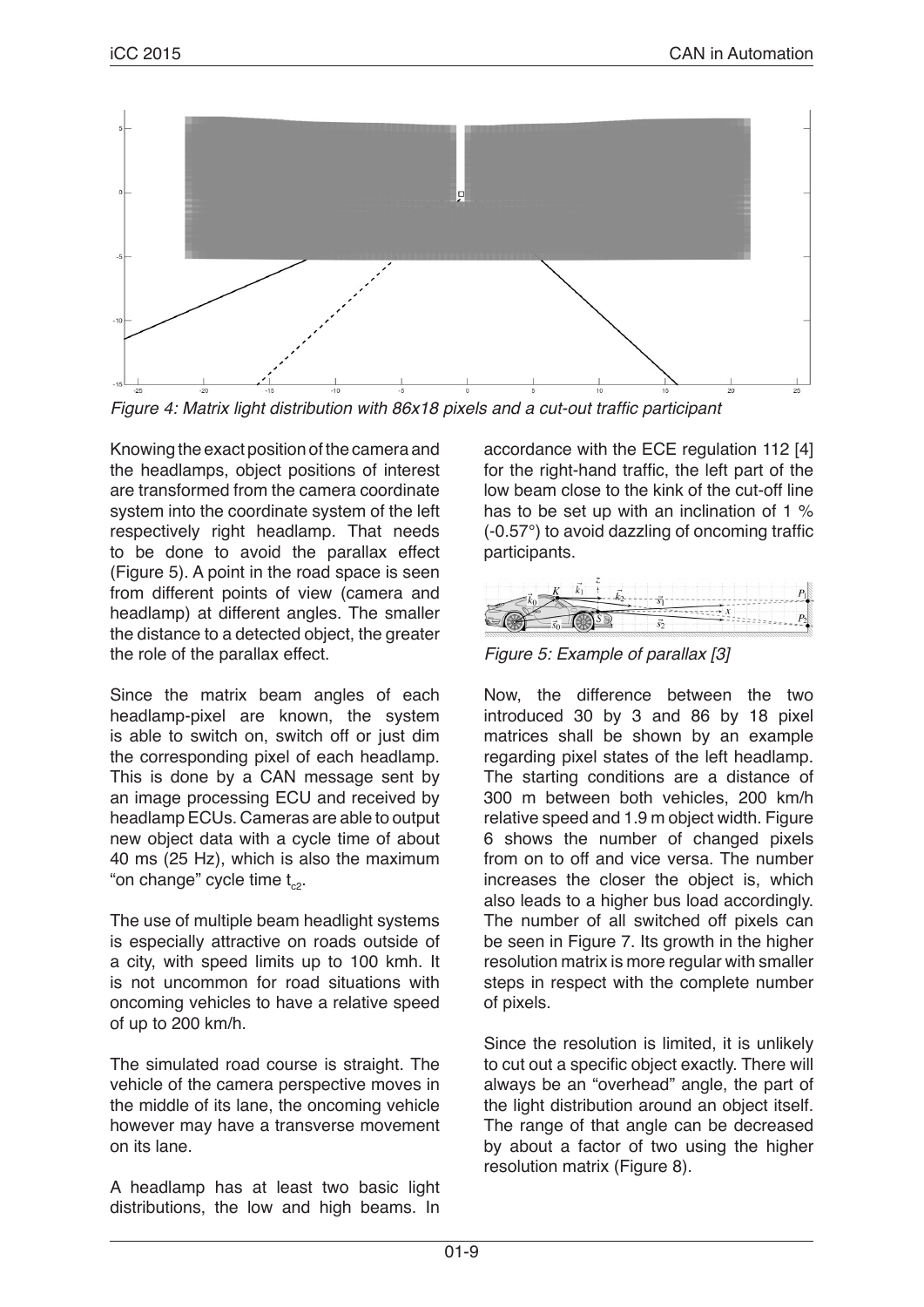

*Figure 6: Number of changed pixels per step: left: 30 by 3, right: 86 by 18*



*Figure 7: Number of switched off pixels: left: 30 by 3, right: 86 by 18*



*Figure 8: Frequency of overhead angles: left: 30 by 3, right: 86 by 18*

## **Alternative control of headlamp pixels**

The calculated maximum number of pixels using CAN FD bus is still far away from a high-definition headlight system. A possible option for controlling a highdefinition headlamp is to transfer object information to the headlamp itself [5].

Here, two different coordinate systems can be used, the one of the camera and the coordinate systems of each headlamp. The advantage of the camera coordinate system is a reduced bus load since both headlamps get the same object information including its distance to avoid parallax error. Following, both the left and the right